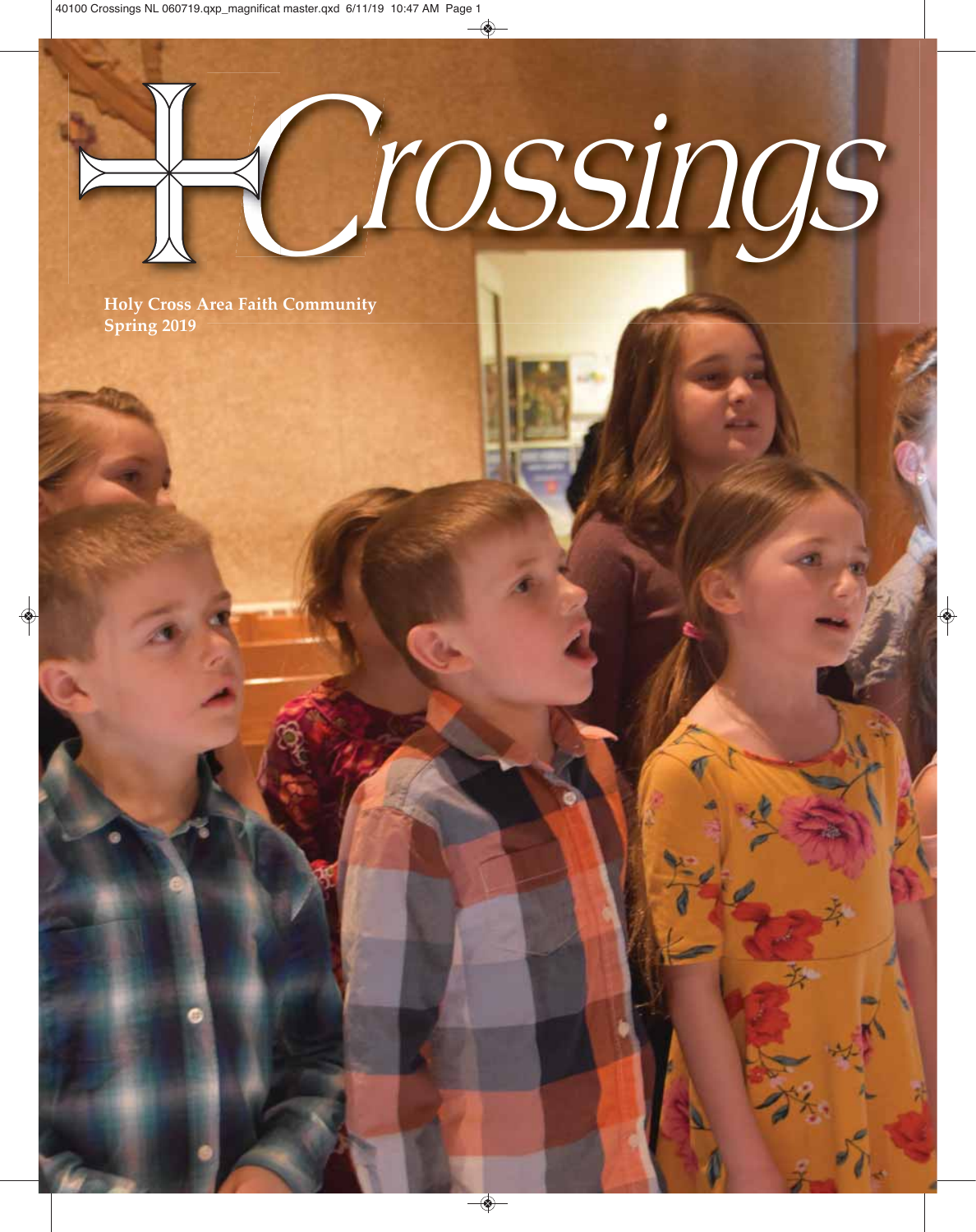## *Message from Monsignor Grams*

Over the past 12 years we have celebrated significant anniversaries of the parishes in our AFC: 160 years for St. George, 150 for the Cathedral, 110 for St. John the Baptist, 100 for St. Mary, and 50 for St. Gregory the Great. There is something to be said for longevity. It is noteworthy that all five parishes no longer worship in their original buildings, due to cyclones, fire, or growth of the original parish.

A committee of knowledgeable people is helping to plan the Cathedral of the Holy Trinity's

*We must always remember that the Church is not simply a building...*

150th anniversary celebration. Most of the committee members were alive at the time of the centennial, and several were alive at the time of the 75th anniversary! Many of them have lived a long span of years, and their enthusiasm provides inspiration to younger parishioners. Each member of the anniversary committee desires to share his or her knowledge and excitement about the parish's history, and anticipates

the celebration ending sometime in 2020.

In a fourth century homily for the dedication of a church, St. Augustine reminded his listeners of the importance of their relationship with God and with one another whenever they build or restore a place to worship God. He said, "Christians do not make a house of God until they are one in charity. The timber and stone must fit together in an orderly plan, must be joined in perfect harmony, must give each other support as it were, in love, or no one would enter the

building. When you see the stones and beams of a building holding together securely, you enter the building with an easy mind. You are not afraid of its falling down in ruins." Although



buildings are necessary to protect us from the elements, we must always remember that the Church is not simply a building; rather, it is God's children who gather in a sacred place to praise God.

We are grateful for the faith and dedication of the German-Catholic immigrants who settled in the New Ulm area and constructed three successive church buildings. Dedicated to the Holy Trinity, each served as a place to celebrate the sacraments, especially Sunday Mass when believers are fed by scripture and the sacrament of our Lord's body and blood.

It is the charity and harmony among the parishioners and pastors that have helped Holy Trinity parish flourish for 150 years. Through times of scarcity and abundance, those who have gone before us remained faithful to God's promise. We in turn are called to follow Jesus Christ as disciples, as people who welcome new members and share our faith with yet another generation.





**About the cover:** *Members of St. George's Children's Choir at the 2019 Lenten Mission.*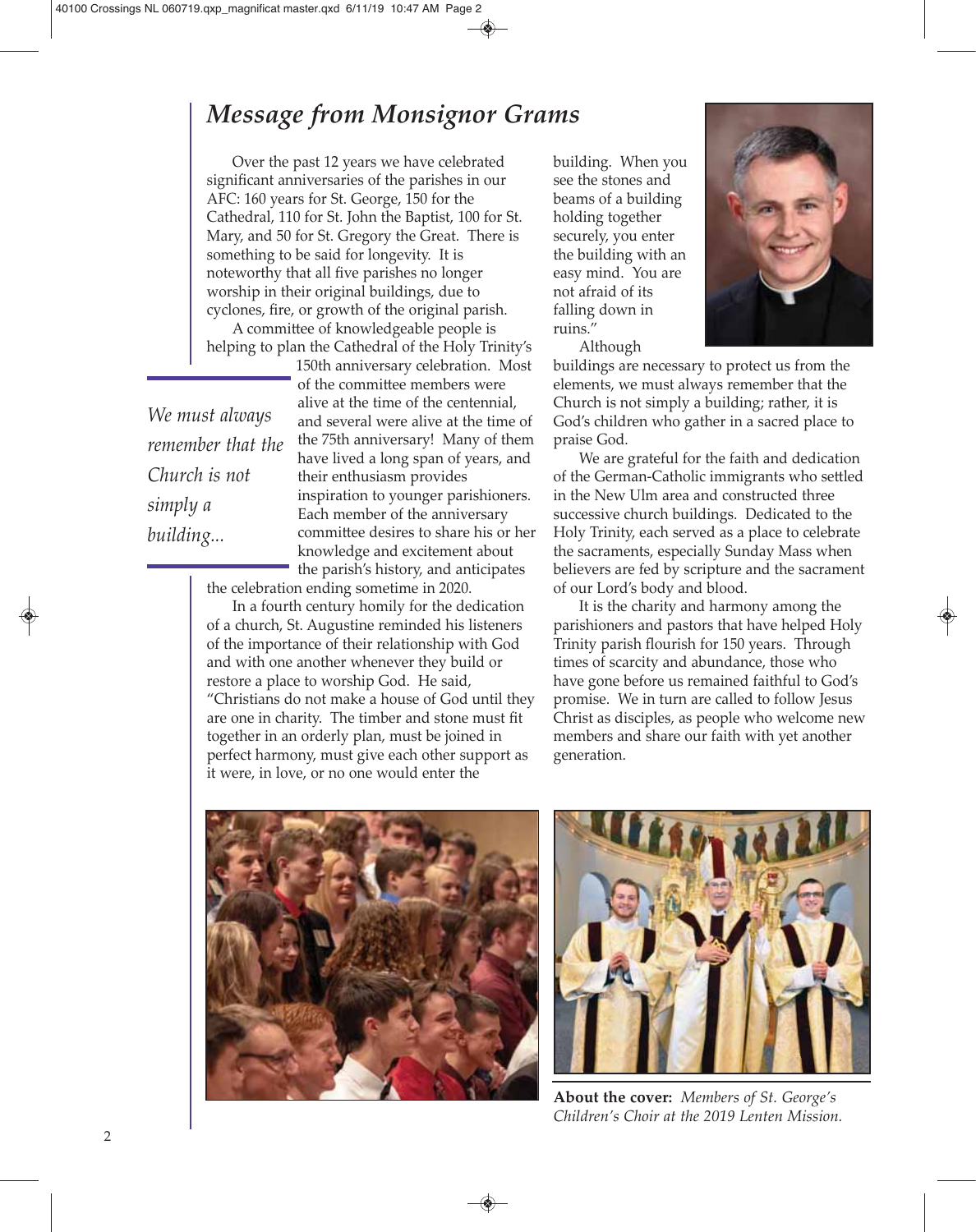# *AFC Lenten Mission: "Responding to God's Love"*

Fr. James Kubicki, S.J. led us in an AFC Lenten Retreat, "Responding to God's Love." Those who attended found the mission enriching and a wonderful way to enter into the season of Lent. We began by reflecting on the fact that God made us to know him, love him and serve him in our neighbor in this world in order to know, love and serve him in heaven. The largest obstacle in responding to God's love is sin which turns us in on ourselves – a failure to love God and our neighbor. In light of this, Fr. Kubicki gave us three questions to examine our conscience: 1. How often do I recycle my hurts? 2. Do I use people as an object for pleasure or to get ahead? 3. Do I have any substitutes for God?



The transforming power of the Eucharist was also explored. In receiving Communion, we become the Body of Christ and are called to bring the presence of Christ to the world.

Father touched on the hidden life of Jesus, teaching us the importance of doing our work in ordinary, everyday life. In obedience to the will of the Father, Jesus taught us the importance of work and service. In our call to follow the path of Jesus, we need to have a heart like Jesus which is mercy, sacrificial love and to pray and love with faith.

Thank you again to Father Kubicki and all who made the mission possible.



# *Diaconate Ordination*

On Saturday, June 1, John Hayes, a seminarian from St. Gregory the Great in Lafayette and Shawn Polman, a seminarian from St. Mary in Cottonwood, were ordained deacons by Bishop LeVoir at the Cathedral of the Holy Trinity. After another year of studies, we anticipate their ordination to the priesthood in spring of 2020.





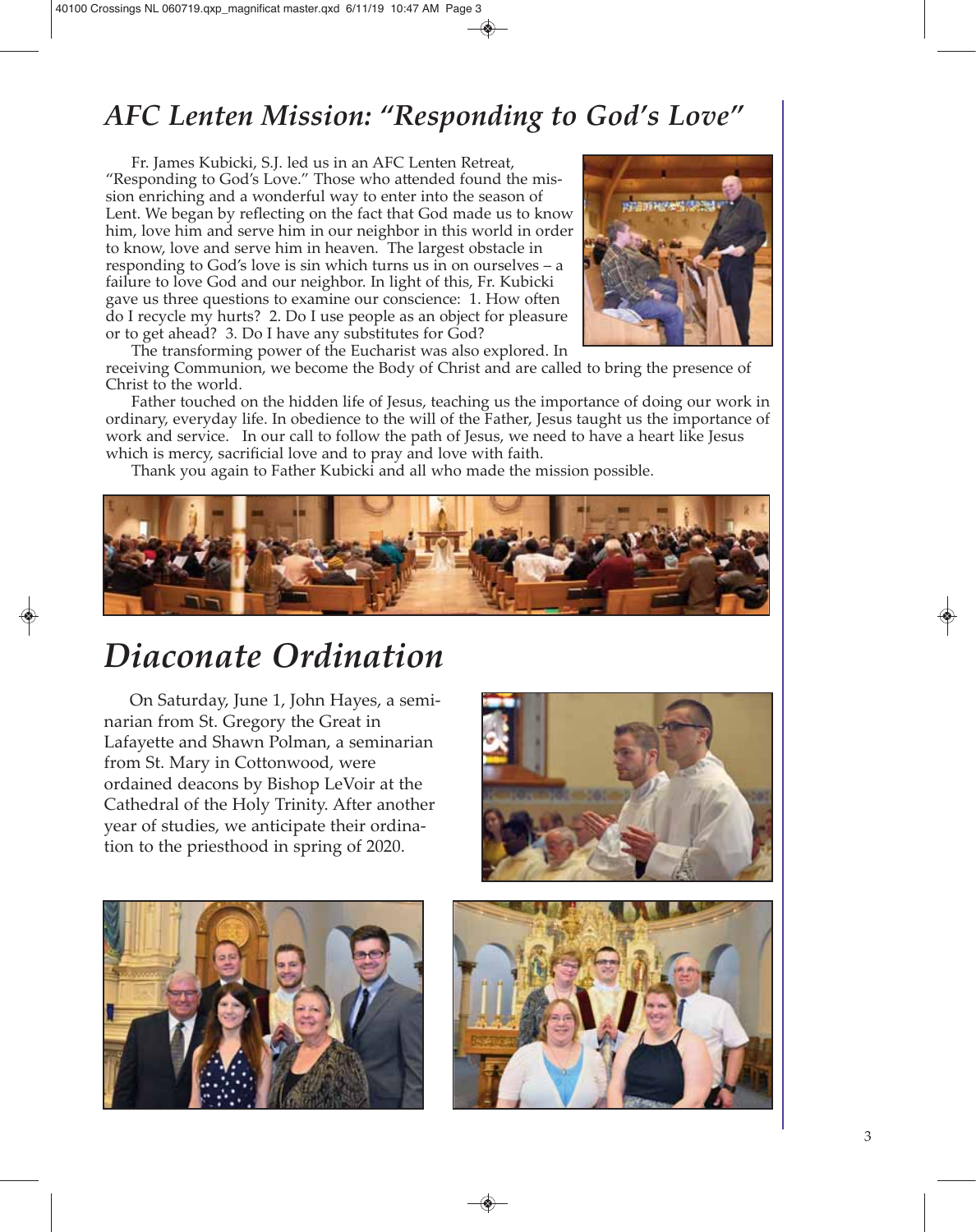# *Outreach Ministry In The Holy Cross Area Faith Community*

#### *By Anita Hoffmann*

Health issues, mobility problems, and caregiving responsibilities can sometimes prevent members of our Holy Cross Area Faith Community (HCAFC) from attending Mass or staying connected to church.

In days gone by, the parish priest visited all parishioners' homes on a regular basis and knew who was ill or homebound. Each parish had their own pastor and associates. However, today, with the small number of priests in our diocese, they are not able to get to the large number of parishioners in our AFC. Outreach Ministry is a way to keep members connected to church.

Anita Hoffmann and Dani Bohm-Guldan serve in Outreach Ministry for the HCAFC. They bring Holy Communion when needed and let the priests know of pastoral needs of parishioners, such as administering the Sacraments of Healing and Reconciliation, anointing the sick, and visiting those in the hospital.

They work with volunteers who also bring Holy Communion to people at home, in nursing homes, or assisted living sites, and lead rosaries and assist at Masses regularly.

In addition to visiting with parishioners, funeral planning has become an important role of Outreach Ministry. Upon the death of a parishioner, Anita or Dani meet with families at the funeral home to plan the funeral Mass, visitation, memorial service, readings, and music, and contact all participants with the information. All those details are covered for families.

Members who receive visits feel more connected to their parish. "What's new at church?" is usually the first question when making visits. People love to hear about events at church, and it helps them stay connected to their parish "home." Often people will say, "I feel like I have been to church when you bring Communion and pray with me at home."

Whether living in your own home, an apartment, assisted living or nursing home in New Ulm or in another community, Anita and Dani are available to come to you for a visit.

If you would like a visit, or have a parent, neighbor, friend or "pew partner" who cannot get to Mass, give Anita or Dani a call or email. Although you may think that "everyone knows" you are ill or that you haven't been at Mass, usually we do not know unless you tell us. So please let us know.

Here is our contact information:

Anita Hoffmann 233-9512, at St. Mary's in New Ulm, or 276-1441 or ahoffmann@newulmtel.net (Usual office hours: Tuesday & Wednesday 8am – 5pm, Thursday, 8am -1pm)

Dani Bohm-Guldan 233-0626, at Cathedral, or 320-522-2211 or outreach@holycrossafc.org (Usual office hours: Monday-Thursday 7:30am-4:00pm, Friday 8:00am-11:00am)



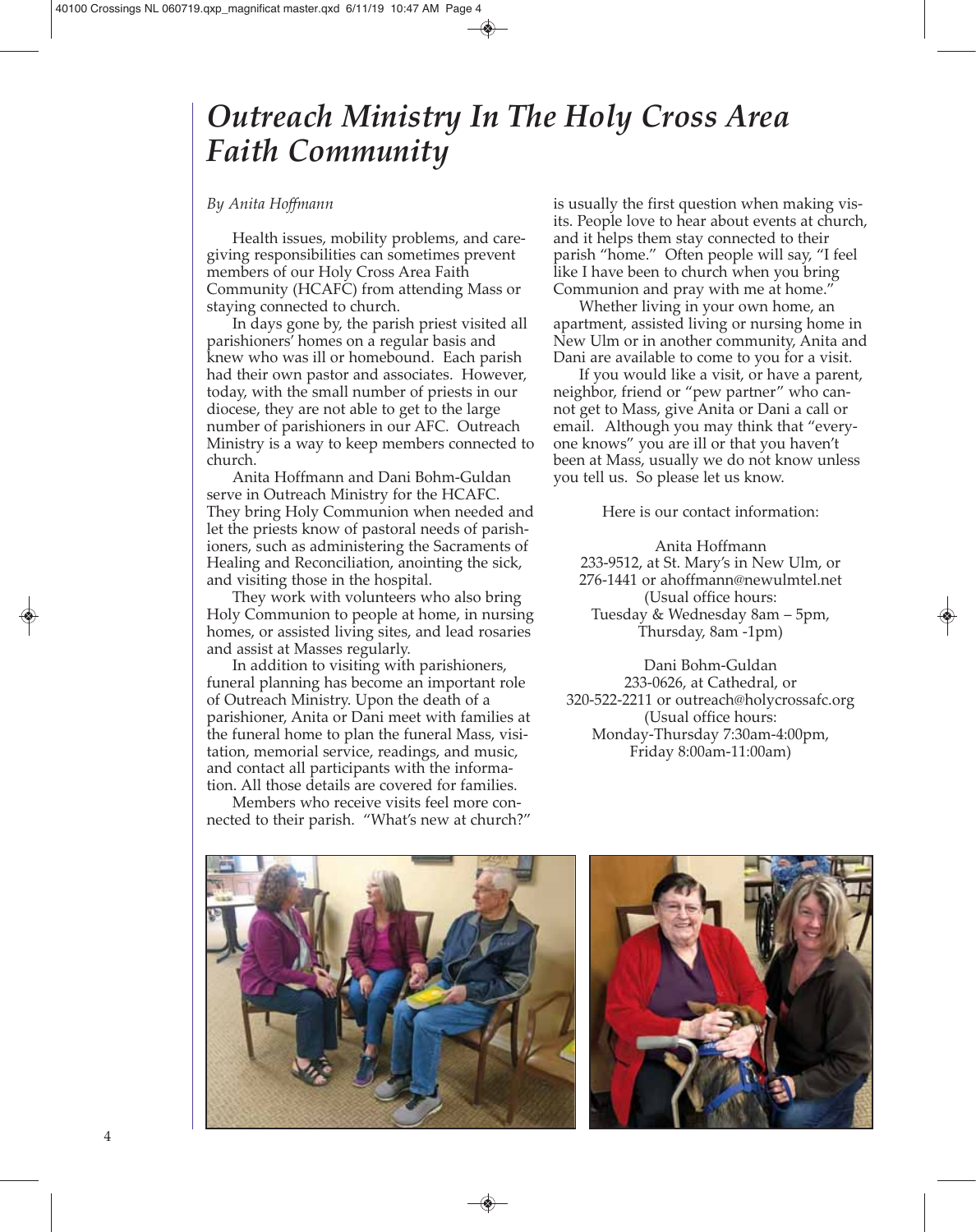# *Cathedral High School 100-Year Celebration … "With One Voice"*

#### *By Brent Boston*

Plans are being made to celebrate the 100th anniversary of the founding of Catholic high school education in New Ulm.

One-hundred years ago, in the fall of 1919, the first group of ninth-grade students began class in the newly formed Catholic High School of New Ulm. The first graduation ceremony was then held in 1923 with 16 graduates. In 1937, the high school's name was changed from Catholic High School of New Ulm to Holy Trinity High School, and after the creation of the Diocese of New Ulm, the high school's name was changed again in 1963 from Holy Trinity High School to the current Cathedral High School.

The 100-Year Celebration will take place over Homecoming Weekend on Saturday, September 21, 2019, on the NUACS campus. Planned activities include a Reunion Mass, the NUACS Hall of Fame induction, school tours, memorabilia displays, a catered dinner, activities for kids, and entertainment by the Johnny Holm Band. We hope to see you there!

#### *Reserve Your Copy of the 100-Year Commemorative Photo Book!*

A commemorative photo book featuring photos of almost every graduating class from the past 100 years is being compiled. This 500-page keepsake book will also feature fun photos spanning each decade. Copies of

the book must be reserved in advance, with all reservations due by August 1, 2019. The cost of the book is \$35, plus shipping/handling if requested. Books should be ready for pickup at the 100-Year Celebration. To reserve your copy(s), please email

Brent Boston at

brent.boston@nuacs.com with your name and the number of books you would like.



## **Holy Father's Prayer Intentions**

We join our Holy Father in praying for these intentions:

#### **June: The Mode of Life of Priests**

**•** That priests, through the modesty and humility of their lives, commit themselves actively to a solidarity with those who are most poor.

#### **July: The Integrity of Justice**

**•** That those who administer justice may work with integrity, and that the injustice which prevails in the world may not have the last word.

#### **August: Families - Schools of Human Growth**

• That families, through their life of prayer and love, become ever more clearly "schools of true human growth."

#### **September: The Protection of the Oceans**

• That politicians, scientists and economists work together to protect the world's seas and oceans.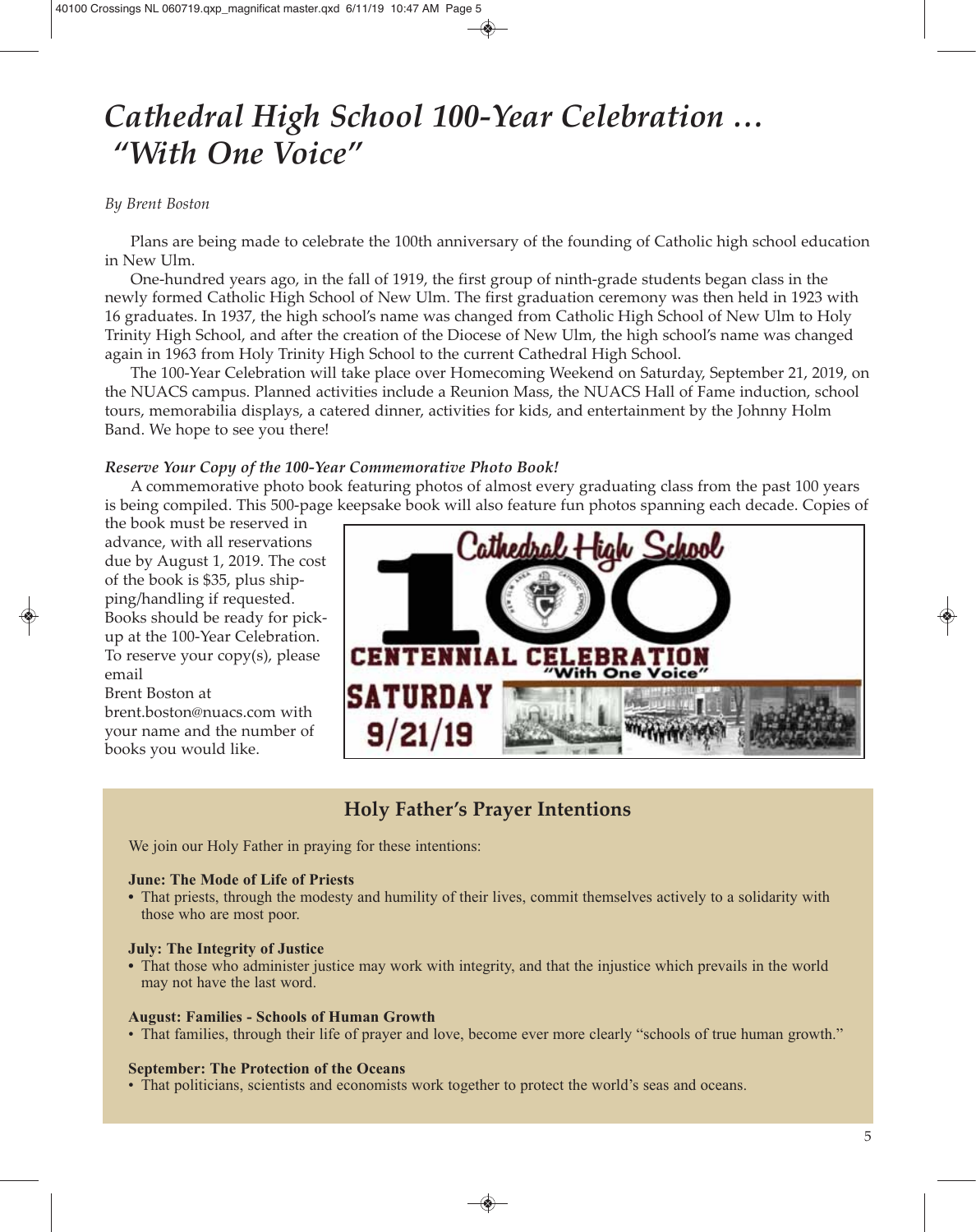# *Holy Cross AFC Confirmation*









*RCIA candidates from the Holy Cross Area Faith Community were received into full communion in the Catholic church at the Easter Vigil.*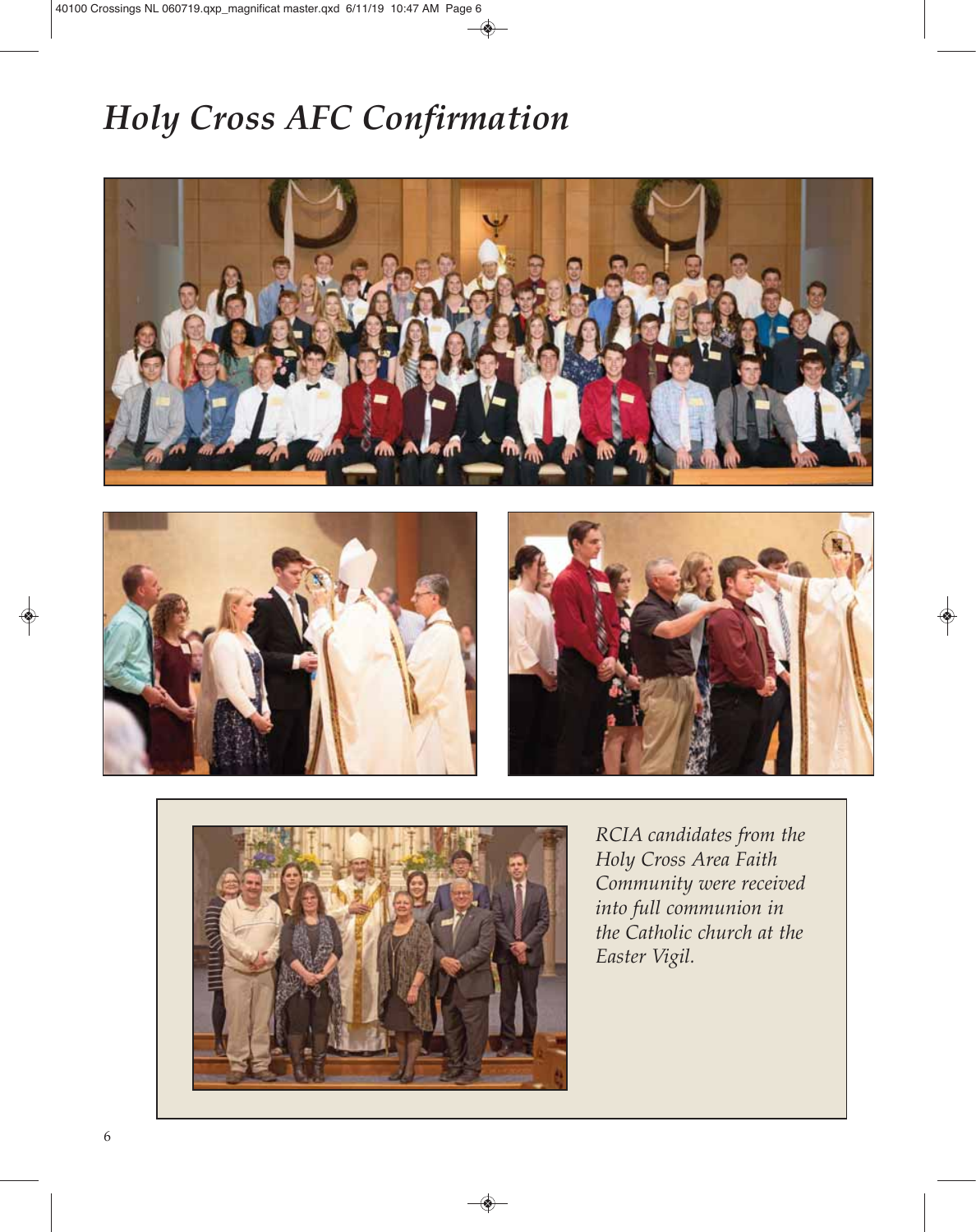# *First Communion*



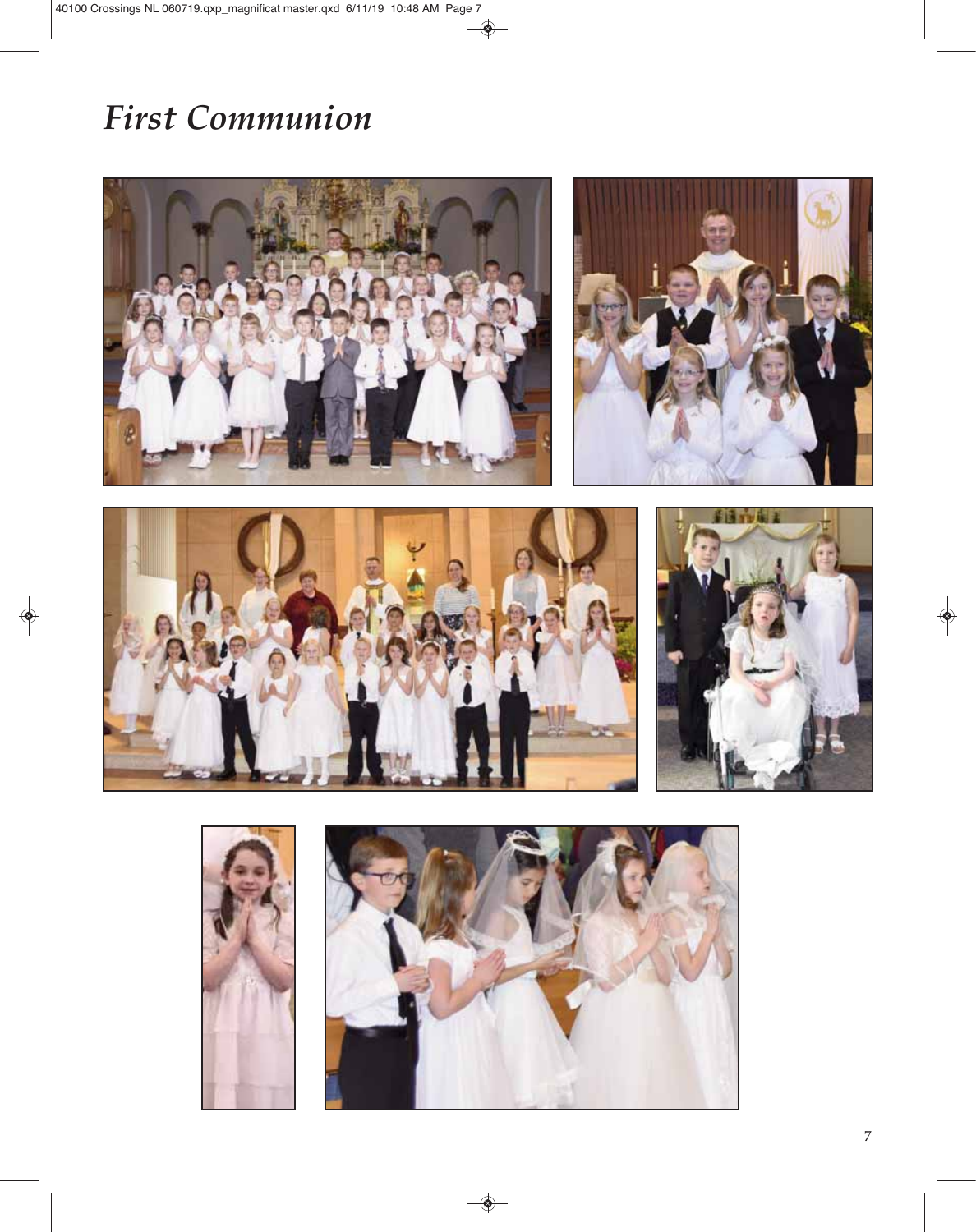# *AFC Faith Formation Closes with May Crowning*

#### *By Deb Pribyl*

A May Crowning celebration was held to close the 2018-19 Holy Cross Area Faith Community Faith Formation year on Wednesday, May 8, 2019, at the Church of St. Mary in New Ulm. Approximately 200 students, families, and others from all five parishes gathered for the event. The First Communicants and Confirmation candidates processed together carrying flowers to place at the foot of the statue of Mary. Crowning Mary were Lucy Boe, Augustin Araya, and Sarah Runck. The celebration included Scripture, songs, and prayers focused on Mary, the Mother of God.

At the conclusion of the celebration, students and families were treated to an icecream social held in the social hall of the church. Information and registration for the



upcoming summer events of Vacation Bible School for grades 1-6, Totus Tuus for grades 1-12, various youth events, and Camps Beloved and Greatness was available.



The staff at each parish are already planning for next year! Faith Formation/Religious Education registration for next fall is underway. Holy Cross AFC offers paper registration at this time. Forms are found on the Holy Cross AFC website under the Ministries tab. If you need assistance, you may contact the Director of Religious Education at your parish.

## *Parishes Recognize Graduating Seniors*

Baccalaureate was celebrated in our area faith community on Sunday, May 19, 2019. Graduating seniors were given a special blessing at the Masses.

We congratulate our seniors and wish them well as they enter the next chapter in their lives. A special thank you to those who have given of their time and talent to our parishes in many ways over the past 12 years. May you continue to grow in faith and service to others!









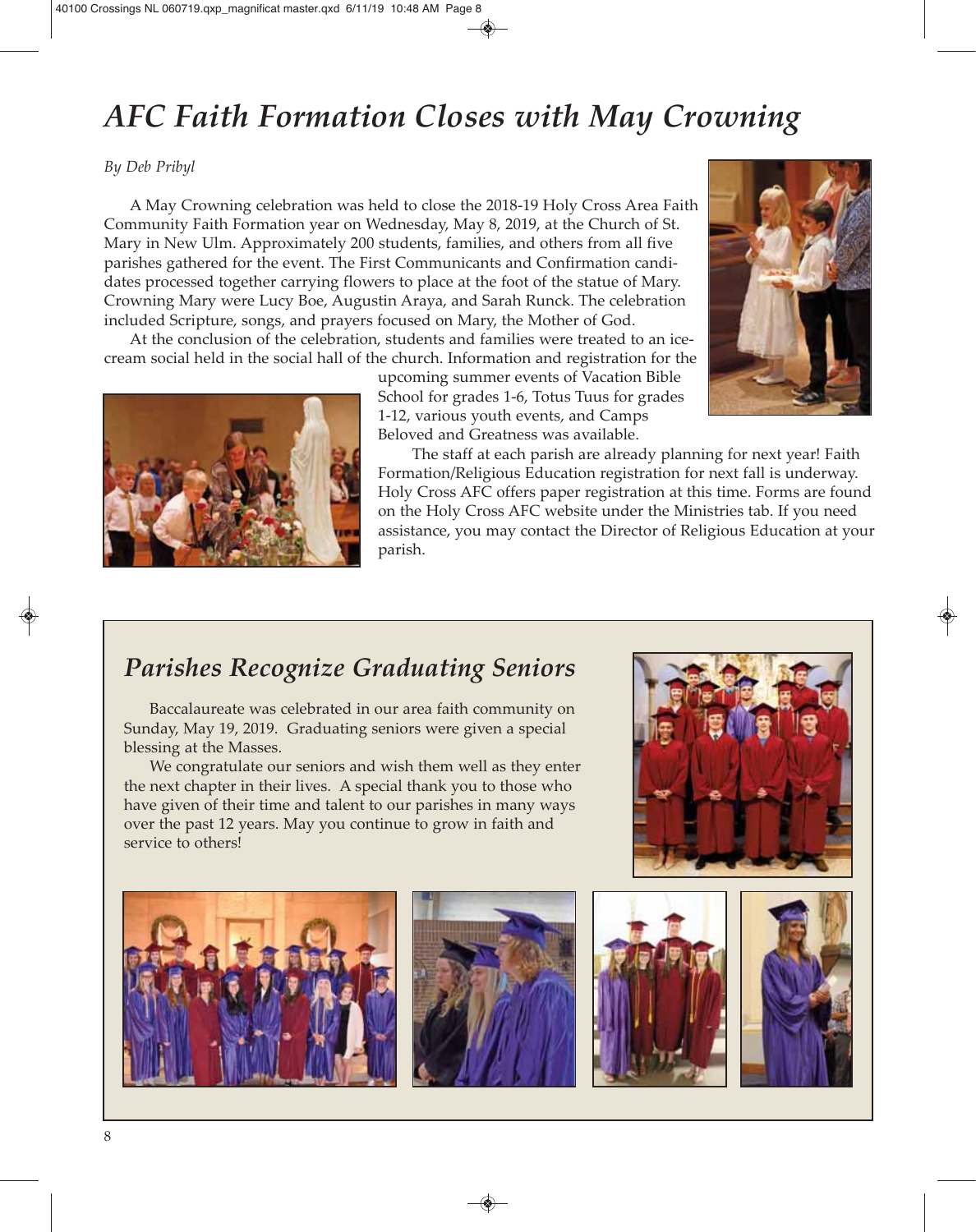# *Put out into the Deep*

#### *By Matthew Edens*

"*Duc et altum*," Jesus says. Put out into the Deep! Don't just hover close to the shore in regard to your faith, but go out into deep waters to explore, live, and trust. When I look at many of the youth of our AFC, this phrase is what I see … these students who aren't content with just going through the motions of a religion, but who have met Jesus and want to ask questions, wrestle with the answers, and come out more devoted than before. They want the chance to think critically, to share experiences, and to put their faith into action. We are blessed to be in a diocese that offers opportunities for students to do these



things! Check out some of the ways that students from our AFC have been taking part in these events. In late March, the diocese hosted its annual Broom Tree Retreat in Irene, SD. Including a few Handmaids,

we had a group of 13 from our AFC. The theme of the retreat was "Lord, Teach Us How to Pray," and it did just that. Throughout the weekend, we had talks on how to pray, time for quiet, personal prayer, Mass, confession, and some pretty exciting fun times as well. I'm always amazed at how easy the students jump into this retreat to really take to heart what they learn. Many came home with a renewed desire to set a schedule for ten minutes of prayer a day, or to use the Gospels as a place to start reading scripture.

Early May brought us to the 1st Annual Paschal Party in Olivia, hosted by the Diocesan Youth Council. We had a night of adoration, fellowship, and a concert by recording artist Luke Spehar. Just imagine praying in front of the Blessed Sacrament with an *a cappella* choir of teenagers singing Easter hymns and chants. It was beautiful! Follow that up with some exciting music and delicious goodies, and you have the makings of an awesome yearly event. Hope to see you there next year!

Looking ahead, please keep in your prayers the nine students from New Ulm who are attending the diocesan pilgrimage to Rome, Italy! We will be gone from June 10-20, along with 26 others, visiting significant pilgrimage spots in Rome, Assisi, Sienna, and Nettuno. This is another opportunity that students are taking to "Put out into the Deep." It's a risk to travel around the world for your faith...pray that we all come back stronger and ready to transform the world! Praise the Lord!

For more local opportunities, visit our Youth Ministry website at http://holycrossafc.org/youth-ministry. You'll find special summer opportunities, weekly youth nights, and more! Coming up, be sure to register for Totus Tuus from July 14-19, and Camp Beloved or Camp Greatness in late July.

#### *Crossings Contributors:*

Brent Boston Matthew Edens Anita Hoffmann Brenda Lenertz Deb Pribyl

**Photo Credits**: Linda Braulick Chris Clancy Matthew Edens Jacob Gangelhoff Anita Hoffmann Deb Pribyl Shayds of Color Helen Reiser

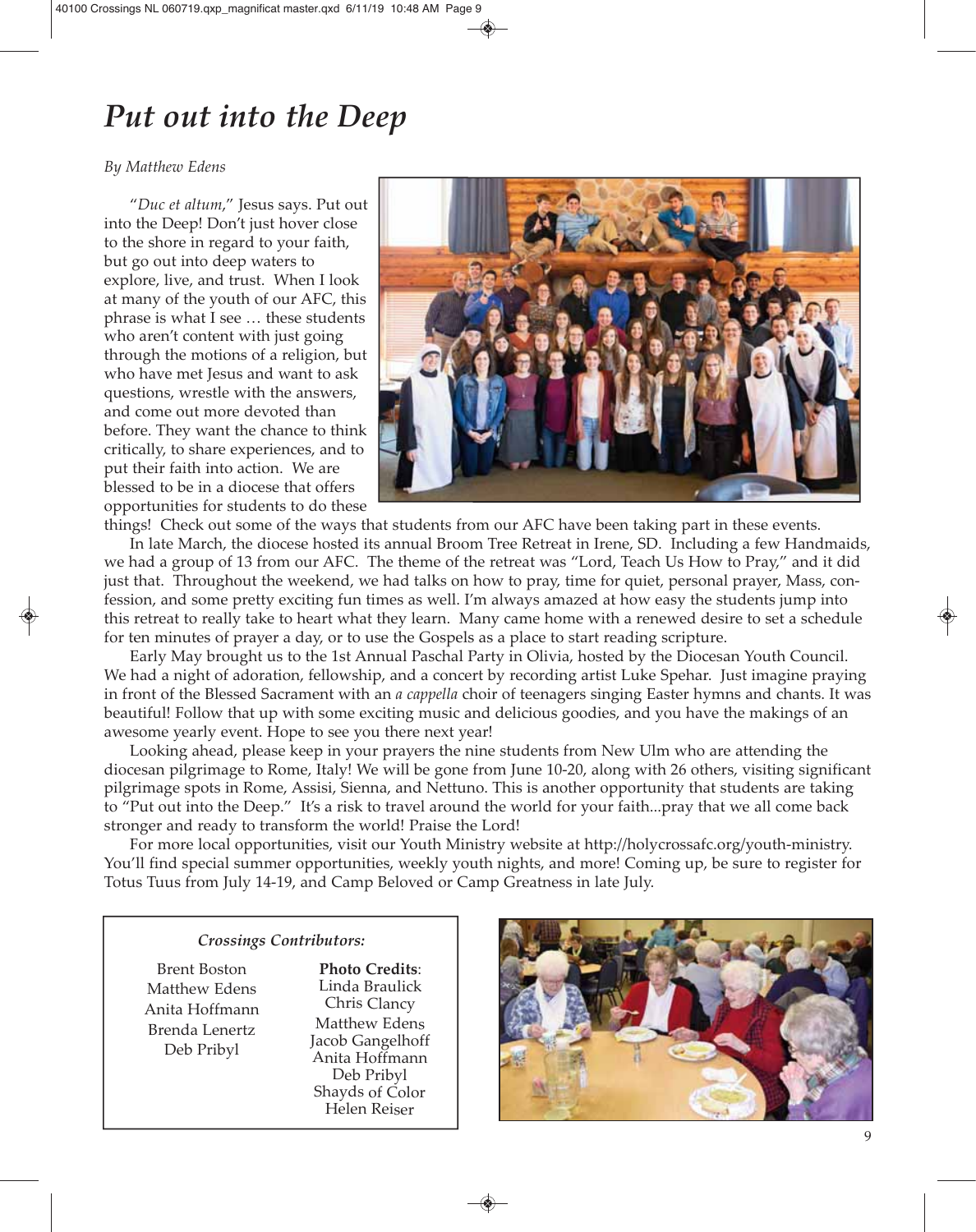## *Transitions*

## *St. Mary's*

#### **Baptisms**

Garrett Joseph Borth, son of Jeffrey and Kari Jo Borth Gage Kenneth Classen, son of Matt and Alexandria Classen Cecilia Kay Collins, daughter of Daryn and Amber Collins Kennedi Laurel Gullickson, daughter of Jesse Gullickson and Nicole Braun Audrey Rae Lyimo, daughter of Innocent and Karen Lyimo Wyatt Lee Parker, son of Bruce Parker and Stephanie Holmgren Rose Mary Ringle, daughter of Dale Ringle and Cheyanne Popowski

#### **New Members**

Jeffrey and Kari Jo Borth and family Eric Brunn Randall and Pamela Bundy Shea and Stephanie Lingle and family Randal Netzke Jerome and Phyllis Schmidt Nicole VanderVeen

**Marriages** Shirin DeSouza and Andrew DeGiorgio

#### **Eternal Rest Grant Unto Them, O Lord**

Alice Evers Maxine Falk Ervin Helget John Kretsch Michael Seidl Elizabeth "Betty" Steinbach Rosemary Werner

## *St. John's*

**Baptisms** Odin and Emma Carlson, son and daughter of Jay and Jenna Carlson Case Myron Yarger, son of Leon and Katie Yarger

**New Member** Brittany Haala

**Eternal Rest Grant Unto Them, O Lord** Marlys Kitzberger

## *St. Gregory*

**New Members** Tom Hayes – Received into the church on April 20, 2019 John Hayes – Diocesan Order of the Diaconate on June 1, 2019

## *Cathedral*

**Baptisms** Aidah Naylette Miller, daughter of Joseph and Gabriella Miller Brock Alan Franta, son of Erik and Laura Franta Everett Dale Koenigs, son of Tyler and Megan Koenigs Evie Jolese Fischer, daughter of Zach and Leah Fischer Amara Lea Weber, daughter of Marcus and Ashley Weber Avery Rae Andrews, daughter of Shawn and Kelcey Andrews

#### **New Members**

Nicole Vanderveen Allie Schmidt Shawn and Kelcey Andrews and family

#### **Eternal Rest Grant Unto Them, O Lord**

Ervin Helget Joseph D. Kamm Julie Van Name Patricia M. Seifert Frederick L. Juni Dolores M. Kahle Martin F. Schiesl Gordon J. Bushard

#### *St. George*

**Baptisms** Raleigh Elizabeth, daughter of Kyle and Tina LeBrun Jace Andrew, son of Andrew and Michelle Kitzberger Amelia Marie, daughter of Aaron and Stefanie Wenninger

**Marriages** Benjamin Polgreen and Megan Forst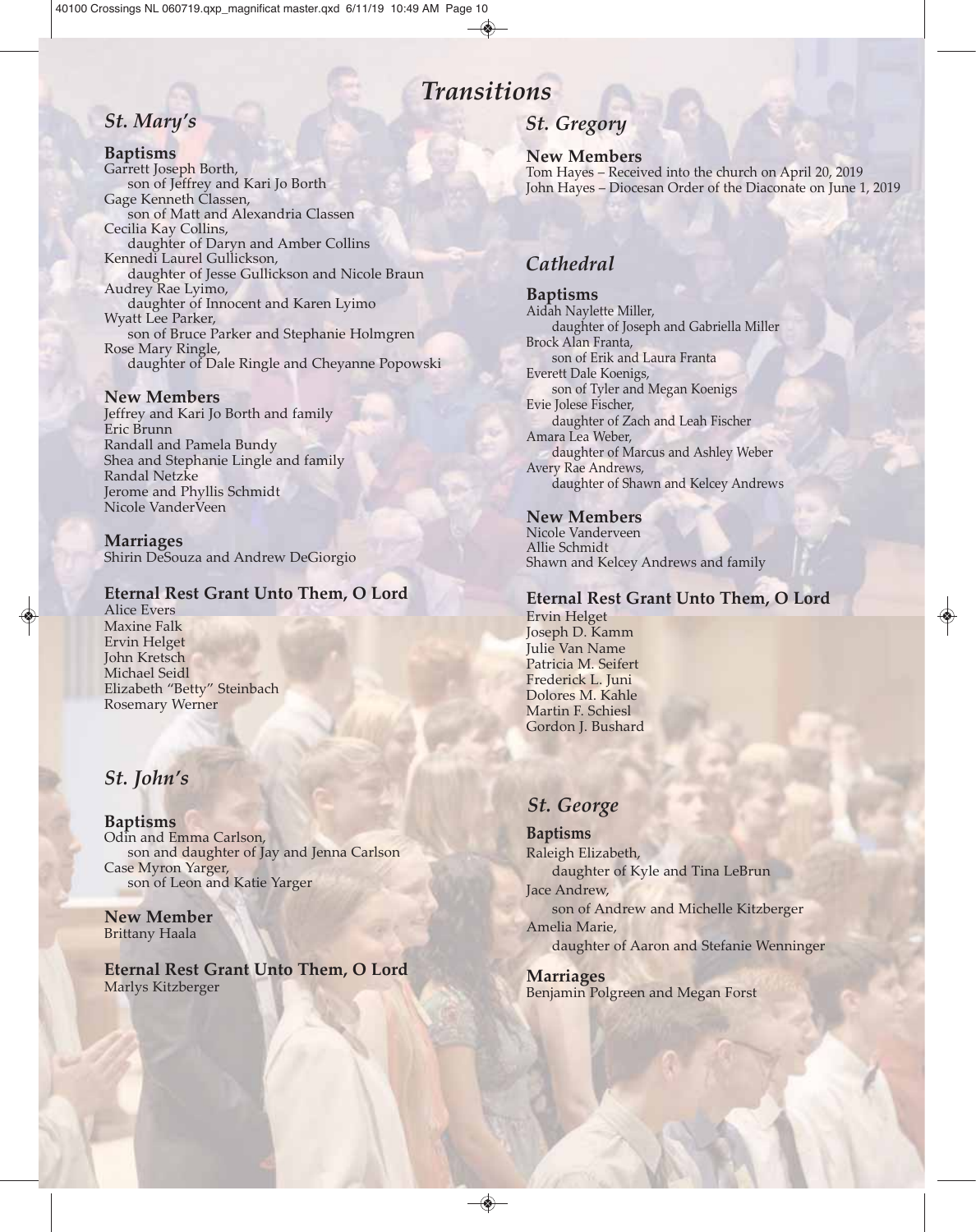#### *Calendar of Events for Holy Cross Area Faith Community Please visit http://www.holycrossafc.org/afc-calendar.html for a complete and up-to-date calendar listing.*

#### **JUNE**

- <sup>6</sup> Baptism Class 6:30 p.m. at Cathedral
- 9 Pentecost Sunday
- <sup>13</sup> Pastoral Council/Parish Admin. Meeting –7:00 p.m.
- <sup>16</sup> The Most Holy Trinity
- <sup>17</sup> KOC meeting 6:40 p.m. at Cathedral
- <sup>21</sup> Adoration and Prayer for Hope and Healing at 7:00 p.m. at Church of St. Michael, Madison
- <sup>23</sup> The Most Holy Body and Blood of Christ (Corpus Christi)
- Cathedral of the Holy Trinity Parish Picnic
- 24 Vacation Bible School at SAE 9:00 a.m. to noon
- 25 Vacation Bible School at SAE 9:00 a.m. to noon
- 26 Vacation Bible School at SAE 9:00 a.m. to noon
- 27 Vacation Bible School at SAE 9:00 a.m. to noon
- 28 Vacation Bible School at SAE 9:00 a.m. to noon
- <sup>30</sup> Thirteenth Sunday in Ordinary Time

#### **JULY**

- <sup>7</sup> Fourteenth Sunday in Ordinary Time Truth on Tap – 7:45 p.m. at Green Mill
- <sup>14</sup> Fifteenth Sunday in Ordinary Time Totus Tuus gr. 7-12 at St. Mary 7:30 – 9:30 p.m.
- <sup>15</sup> Totus Tuus gr. 1-6 at St. Mary 9:00 a.m. –2:30 p.m. KOC meeting – 6:40 p.m. at Cathedral Totus Tuus gr. 7-12 at St. Mary 7:30 – 9:30 p.m.
- <sup>16</sup> Totus Tuus gr. 1-6 at St. Mary 9:00 a.m. –2:30 p.m. Totus Tuus gr. 7-12 at St. Mary 7:30 – 9:30 p.m.
- <sup>17</sup> Totus Tuus gr. 1-6 at St. Mary 9:00 a.m. –2:30 p.m. AFC Totus Tuus Potluck 6:00-7:15 p.m. at St. Mary Totus Tuus gr. 7-12 at St. Mary 7:30 – 9:30 p.m.
- <sup>18</sup> Totus Tuus gr. 1-6 at St. Mary 9:00 a.m.– 2:30 p.m. Totus Tuus gr. 7-12 at St. Mary 7:30 – 9:30 p.m.
- <sup>19</sup> Totus Tuus gr. 1-6 at St. Mary 9:00 a.m.– 2:30 p.m.
- <sup>21</sup> Sixteenth Sunday in Ordinary Time
- <sup>26</sup> Dedication of the Cathedral Anniversary
- <sup>28</sup> Seventeenth Sunday in Ordinary Time



#### **AUGUST**

- 1 Baptism Class 6:30 p.m. at Cathedral
- 4 Eighteenth Sunday in Ordinary Time St. George CUF Pork Chop Dinner 5:00-8:00 p.m. Truth on Tap – 7:45 p.m. at Green Mill
- 5 Cathedral Golf Classic at New Ulm Country Club
- 8 Pastoral Council/Parish Admin. Meeting –7:00 p.m.
- 11 Nineteenth Sunday in Ordinary Time St. Gregory the Great Harvest Festival
- 15 The Assumption of the Blessed Virgin Mary Holy Day of Obligation
- 18 Twentieth Sunday in Ordinary Time
- 19 KOC meeting 6:40 p.m. at Cathedral
- 25 Twenty-First Sunday in Ordinary Time St. John the Baptist Fall Festival

#### **SEPTEMBER**

- 1 Twenty-Second Sunday in Ordinary Time Truth on Tap – 7:45 p.m. at Green Mill
- 4 Faith Formation Opening beginning with Mass at 7:00 p.m. at Cathedral
- 5 Baptism Class 6:30 p.m. at Cathedral
- 8 Twenty-Third Sunday in Ordinary Time St. George Harvest Festival
- 11 Faith Formation Classes at 7:00 p.m.
- 18 Faith Formation Classes at 7:00 p.m.
- 21 Cathedral High School Block Party
- 22 St. Mary Fall Festival
- 25 Faith Formation Classes at 7:00 p.m.